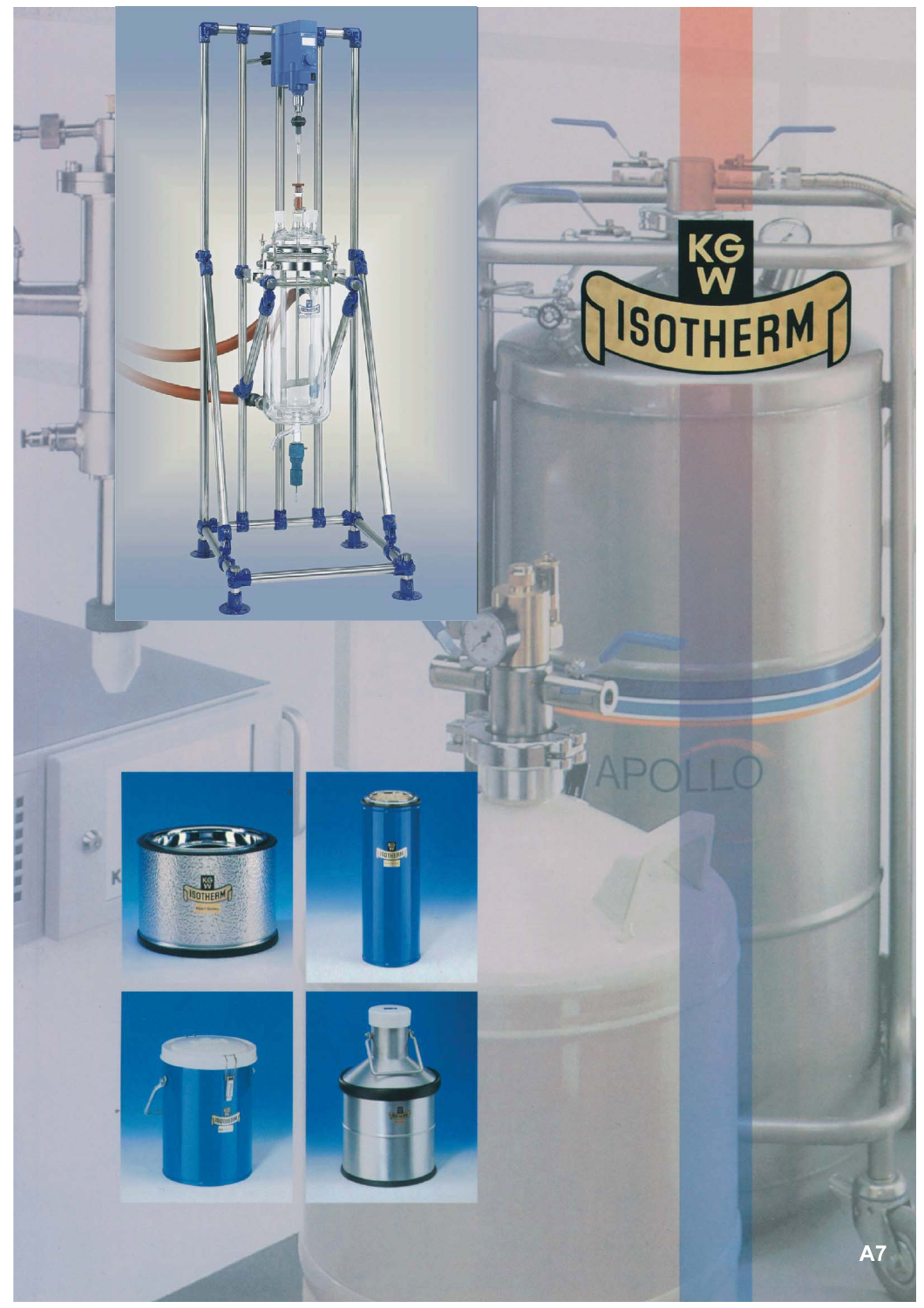## **Dewar flasks cylindrical**









**Typ C Typ G-C**

|                | <b>Technical specification</b> |     |     |              |     |     | LN2               |                |          |                  |          |
|----------------|--------------------------------|-----|-----|--------------|-----|-----|-------------------|----------------|----------|------------------|----------|
| Type           | max.capacity                   | A   | B   | $\mathsf{C}$ | D   | E.  | evapoation rate   | Type           | Art. No. | Type             | Art. No. |
|                | ca. $[ml]$                     | mm  | mm  | mm           | mm  | mm  | ca. [Liter / day] |                |          |                  |          |
| 00C            | 100                            | 40  | 56  | 63           | 90  | 135 | 0,3               | 00C            | 1021     |                  |          |
| 0C             | 200                            | 40  | 56  | 63           | 170 | 215 | 0,2               | 0C             | 1022     | G 0 C            | 1061     |
| 1 <sup>C</sup> | 300                            | 47  | 60  | 72           | 190 | 240 | 0,2               | 1 <sup>C</sup> | 1023     | G <sub>1</sub> C | 1062     |
| 2C             | 450                            | 47  | 60  | 72           | 270 | 310 | 0,25              | 2C             | 1024     | G <sub>2</sub> C | 1063     |
| 3 C            | 500                            | 57  | 70  | 81           | 210 | 260 | 0,35              | 3 C            | 1025     | G <sub>3</sub> C | 1064     |
| 4 C            | 750                            | 57  | 70  | 81           | 310 | 370 | 0,3               | 4 C            | 1026     | G <sub>4</sub> C | 1065     |
| 5 C            | 1250                           | 57  | 70  | 81           | 500 | 550 | 0,25              | 5 C            | 1027     |                  |          |
| 6 C            | 800                            | 67  | 80  | 90           | 240 | 295 | 0,35              | 6 C            | 1028     | G6C              | 1066     |
| 7 C            | 1200                           | 67  | 80  | 90           | 350 | 395 | 0,3               | 7 C            | 1029     | G7C              | 1067     |
| 8 C            | 1700                           | 67  | 80  | 90           | 500 | 560 | 0,3               | 8 C            | 10210    |                  |          |
| $9\,$ C        | 1000                           | 77  | 95  | 105          | 235 | 290 | 0,35              | 9 C            | 10211    | G9C              | 1068     |
| 10 C           | 1500                           | 77  | 95  | 105          | 345 | 395 | 0,4               | 10 C           | 10212    | G 10 C           | 1069     |
| 11 C           | 2100                           | 77  | 95  | 105          | 500 | 550 | 0,4               | 11 C           | 10213    |                  |          |
| 12 C           | 1500                           | 90  | 115 | 124          | 245 | 300 | 0,5               | 12 C           | 10214    | G 12 C           | 10610    |
| 13 C           | 2000                           | 90  | 115 | 124          | 340 | 390 | 0,5               | 13 C           | 10215    | G 13 C           | 10611    |
| 14 C           | 3200                           | 90  | 115 | 124          | 600 | 665 | 0,45              | 14 C           | 10216    |                  |          |
| 15 C           | 1500                           | 100 | 120 | 130          | 240 | 300 | 0,7               | 15 C           | 10217    | G 15 C           | 10612    |
| 16 C           | 2000                           | 100 | 120 | 130          | 290 | 345 | 0,6               | 16 C           | 10218    | G 16 C           | 10613    |
| 17 C           | 4000                           | 100 | 120 | 130          | 600 | 660 | 0,65              | 17 C           | 10219    |                  |          |
| 18 C           | 2500                           | 110 | 130 | 140          | 290 | 345 | 0,7               | 18 C           | 10220    | G 18 C           | 10614    |
| 19 C           | 5000                           | 110 | 130 | 140          | 600 | 660 | 0,6               | 19 C           | 10221    |                  |          |
| 20 C           | 3000                           | 138 | 160 | 165          | 230 | 280 | 1,2               | 20 C           | 10222    | G 20 C           | 10615    |
| S 21 C         | 4000                           | 138 | 160 | 165          | 310 | 375 | 1,0               | S 21 C         | 10223    | GS 21 C          | 10616    |
| S 22 C         | 8000                           | 138 | 160 | 165          | 600 | 660 | 0,9               | S 22 C         | 10224    | GS 22 C          | 10617    |
|                |                                |     |     |              |     |     |                   |                |          |                  |          |

## **Characteristics**

Dewar flasks made of Borosilikatglass 3.3 DIN/ISO 3585, for storing and transporting of LN2, CO2 and other cooling liquids. Temperature range from -200 to +200°C.

The Dewar flasks are vacuum insulated and silvered. They have a blue coated metal cover.

### **Standard versions**

Type  $C =$  cylindrical with cover Type G-C  $=$  cylindrical with cover and side grip

### **Custom made versions**

Dewar flasks with viewing strips Dewar flasks shortened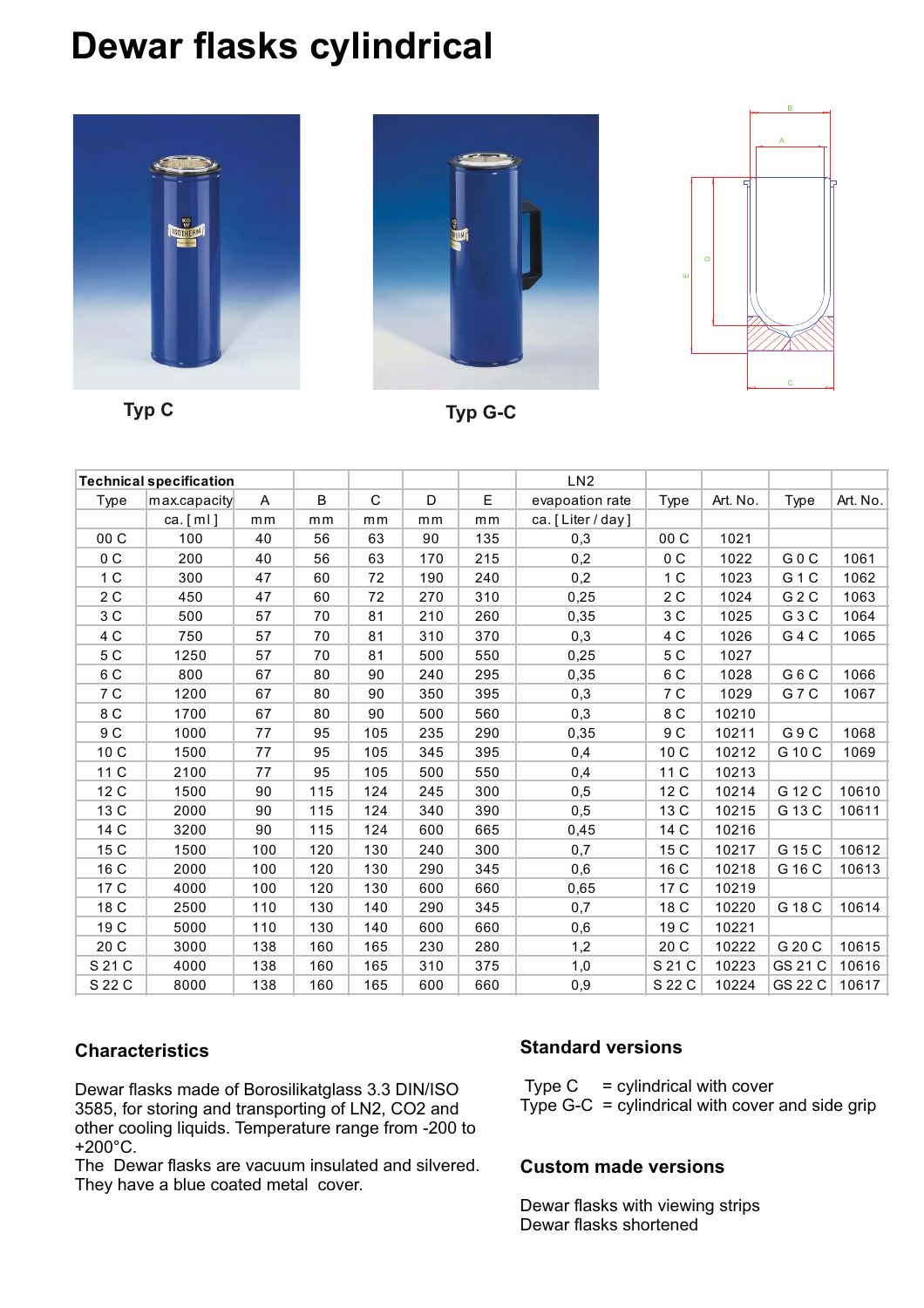# **Dewar flasks made of stainless steel**







**Type GSS Type DSS**

| <b>Technical specification</b> |                       |     |     |     |     | LN <sub>2</sub>  |            |         |                   |         |
|--------------------------------|-----------------------|-----|-----|-----|-----|------------------|------------|---------|-------------------|---------|
| Type                           | capacity              | A   | B   | D   | Е   | evaporation rate |            |         |                   |         |
|                                | ca. $\lceil m \rceil$ | mm  | mm  | mm  | mm  | ca. $[L/d]$      | Type       | Art.No. | Type              | Art.No. |
| GSS 500                        | 500                   | 65  | 87  | 180 | 203 | 1.0              | GSS 500    | 2304    | <b>DSS 500</b>    | 2100    |
| GSS 1000                       | 1000                  | 85  | 107 | 206 | 231 | 0,9              | GSS 1000   | 2300    | <b>DSS 1000</b>   | 2101    |
| GSS 1000 W                     | 1000                  | 100 | 122 | 157 | 177 | 1,6              | GSS 1000 W | 2301    | <b>DSS 1000 W</b> | 2102    |
| GSS 2000                       | 2000                  | 100 | 122 | 285 | 312 | 1,1              | GSS 2000   | 2303    | <b>DSS 2000</b>   | 2103    |
| GSS 3000                       | 3000                  | 185 | 200 | 160 | 190 | 3,1              | GSS 3000   | 2302    | <b>DSS 3000</b>   | 2104    |
| GSS 6000                       | 6000                  | 185 | 200 | 270 | 300 | 2.9              | GSS 6000   | 2305    | <b>DSS 6000</b>   | 2105    |

## **Characteristics**

The Dewar flasks are made of stainless steel and vacuum insulated . The Dewar flasks type GSS have a side grip and a handle. The flasks type DSS have only a handle. The Dewar flasks have a temperature range from -200 to +200°C.

# **Dewar flasks with flat bottom**





## **Characteristics**

Dewar flasks made of Borosilikatglass 3.3 DIN/ISO 3585, for storing and transporting of LN2, CO2 and other cooling liquids. Temperature range from -200 to +200°C. The Dewar flasks have a flat bottom and they are vacuum insulated and silvered. They have a Stucco aluminum cover. The cover is antimagnetic and stainless.

| <b>Technical specification</b> |               |     |     |     |     |     | LN <sub>2</sub>  |             |         |
|--------------------------------|---------------|-----|-----|-----|-----|-----|------------------|-------------|---------|
| Type                           | capacity<br>A |     | B   | C   | D   | Ε   | evaporation rate |             |         |
|                                | ca. $[ml]$    | mm  | mm  | mm  | mm  | mm  | ca. $[L/d]$      |             |         |
|                                |               |     |     |     |     |     |                  | <b>Type</b> | Art.No. |
| FB 0 CAL                       | 150           | 37  | 50  | 58  | 140 | 170 | 0,25             | FB 0 CAL    | 1151    |
| FB 1 CAL                       | 250           | 47  | 60  | 72  | 140 | 170 | 0,35             | FB 1 CAL    | 1152    |
| FB 3 CAL                       | 450           | 57  | 70  | 81  | 185 | 220 | 0,35             | FB 3 CAL    | 1153    |
| FB 6 CAL                       | 650           | 67  | 80  | 90  | 185 | 220 | 0,4              | FB 6 CAL    | 1154    |
| FB 9 CAL                       | 850           | 77  | 95  | 105 | 185 | 220 | 0,55             | FB 9 CAL    | 1155    |
| FB 12 CAL                      | 1200          | 90  | 115 | 124 | 185 | 225 | 0,7              | FB 12 CAL   | 1156    |
| FB 18 CAL                      | 2100          | 107 | 130 | 140 | 235 | 275 | 0,9              | FB 18 CAL   | 1157    |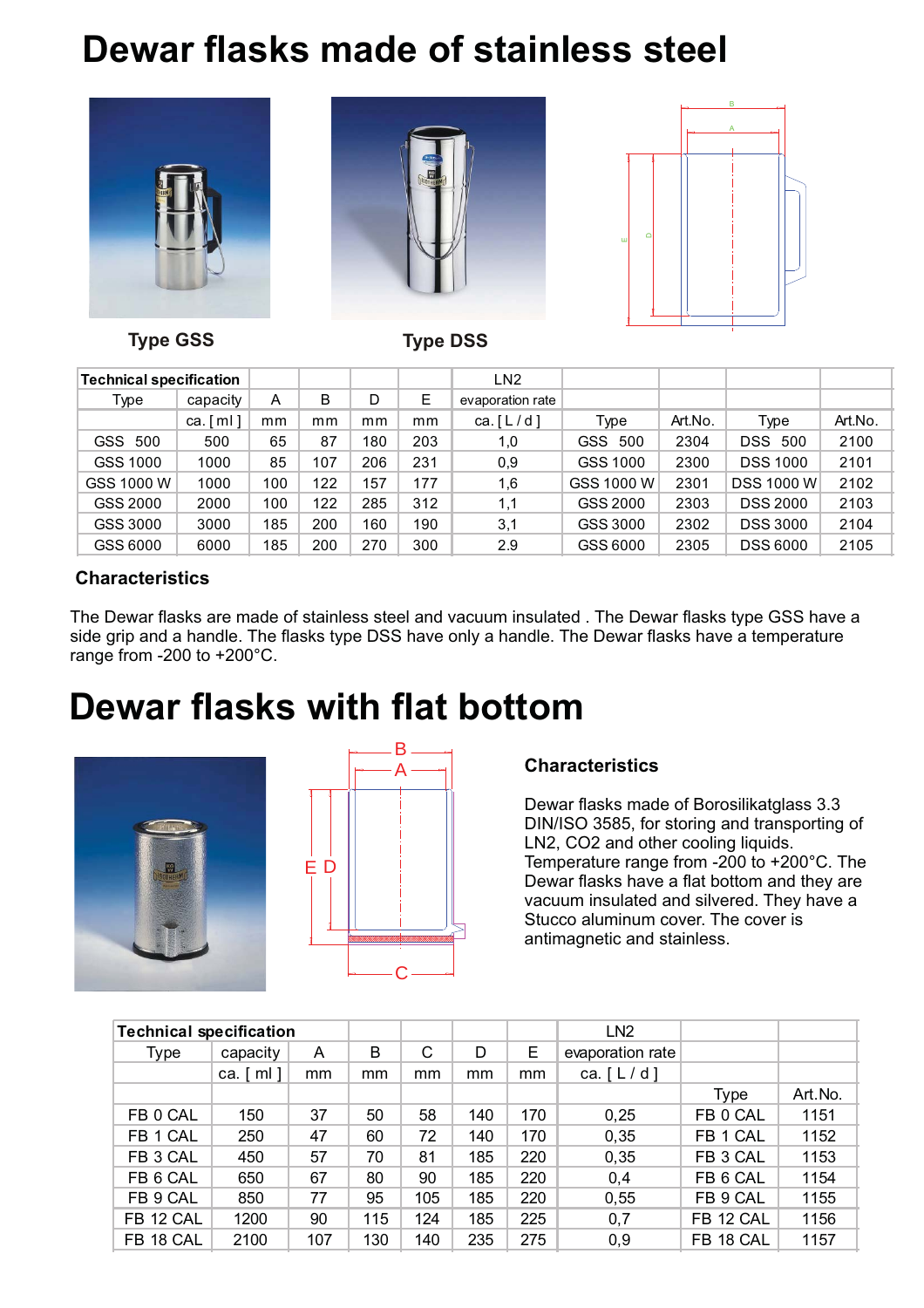# **Dish- shaped Dewar flasks**





#### **Characteristics**

Dewar flasks made of Borosilikatglass 3.3 DIN/ISO 3585, for storing and transporting of LN2, CO2 and other cooling liquids. Temperature range from -200 to +200°C. The Dewar flasks is vacuum insulated and silvered. They have a Stucco aluminum cover. The cover is antimagnetic and stainless.

## **Type SCH 9 CAL**

| Type       | max.capacity          | A   | B   | C   | D   | Е   | Type       | article No. | Type              | article No. |
|------------|-----------------------|-----|-----|-----|-----|-----|------------|-------------|-------------------|-------------|
|            | ca. $\lceil m \rceil$ | mm  | mm  | m m | mm  | mm  |            |             |                   |             |
| SCH 6 CAL  | 80                    | 67  | 80  | 90  | 40  | 75  | SCH 6 CAL  | 1191        | SCH 6 C-E         | 1191 E      |
| SCH 9 CAL  | 120                   | 77  | 95  | 110 | 50  | 90  | SCH 9 CAL  | 1192        | SCH 9 C-E         | 1192 E      |
| SCH 15 CAL | 260                   | 100 | 120 | 130 | 65  | 110 | SCH 15 CAL | 1193        | <b>SCH 15 C-E</b> | 1193 E      |
| SCH 18 CAL | 400                   | 110 | 130 | 138 | 70  | 115 | SCH 18 CAL | 1194        | <b>SCH 18 C-E</b> | 1194 E      |
| SCH 20 CAL | 680                   | 138 | 160 | 170 | 80  | 125 | SCH 20 CAL | 1195        | <b>SCH 20 C-E</b> | 1195 E      |
| SCH 30 CAL | 1600                  | 170 | 205 | 215 | 110 | 145 | SCH 30 CAL | 1196        | <b>SCH 30 C-E</b> | 1196 E      |
| SCH 31 CAL | 3000                  | 200 | 230 | 238 | 125 | 160 | SCH 31 CAL | 1197        | SCH 31 C-E        | 1197 E      |
| SCH 33 CAL | 5800                  | 250 | 280 | 292 | 150 | 195 | SCH 33 CAL | 1198        | <b>SCH 33 C-E</b> | 1198 E      |

# **Dewar carrying flasks**







**Type B Type B-E**

| <b>Technical specification</b> |          |     |     |     |     | LN <sub>2</sub> |                         |      |             |       |
|--------------------------------|----------|-----|-----|-----|-----|-----------------|-------------------------|------|-------------|-------|
| Type                           | capacity | A   | B   | C   | D   | Ε               | evaporation rate        |      |             |       |
|                                | ca.[L    | m m | m m | m m | m m | m m             | ca. $\lceil L/d \rceil$ | Type | article No. | Type  |
| 26 B (26BE)                    |          | 100 | 120 | 130 | 150 | 215             | 1,1                     | 26 B | 1211        | 26 BE |
| 27 B (27 BE)                   | 2        | 138 | 160 | 165 | 170 | 245             | 1,7                     | 27 B | 1212        | 27 BE |
| 28 B (28 BE)                   | 3        | 138 | 160 | 165 | 230 | 305             | 1,5                     | 28 B | 1213        | 28 BE |
| (28BE)<br>29 B                 | 4        | 138 | 160 | 165 | 310 | 385             | 1,3                     | 29 B | 1214        | 29 BE |

## **Characteristics**

Dewar flasks made of Borosilikatglass 3.3 DIN/ISO 3585, for storing and transporting of LN2, CO2 and other cooling liquids. Temperature range from -200 to +200°C. They are vacuum insulated and silvered. The cover has a handle, clamps and a lid.

### **Versions**

Type  $B =$  metal - cover, blue coated.

Type B-E = stainless steel cover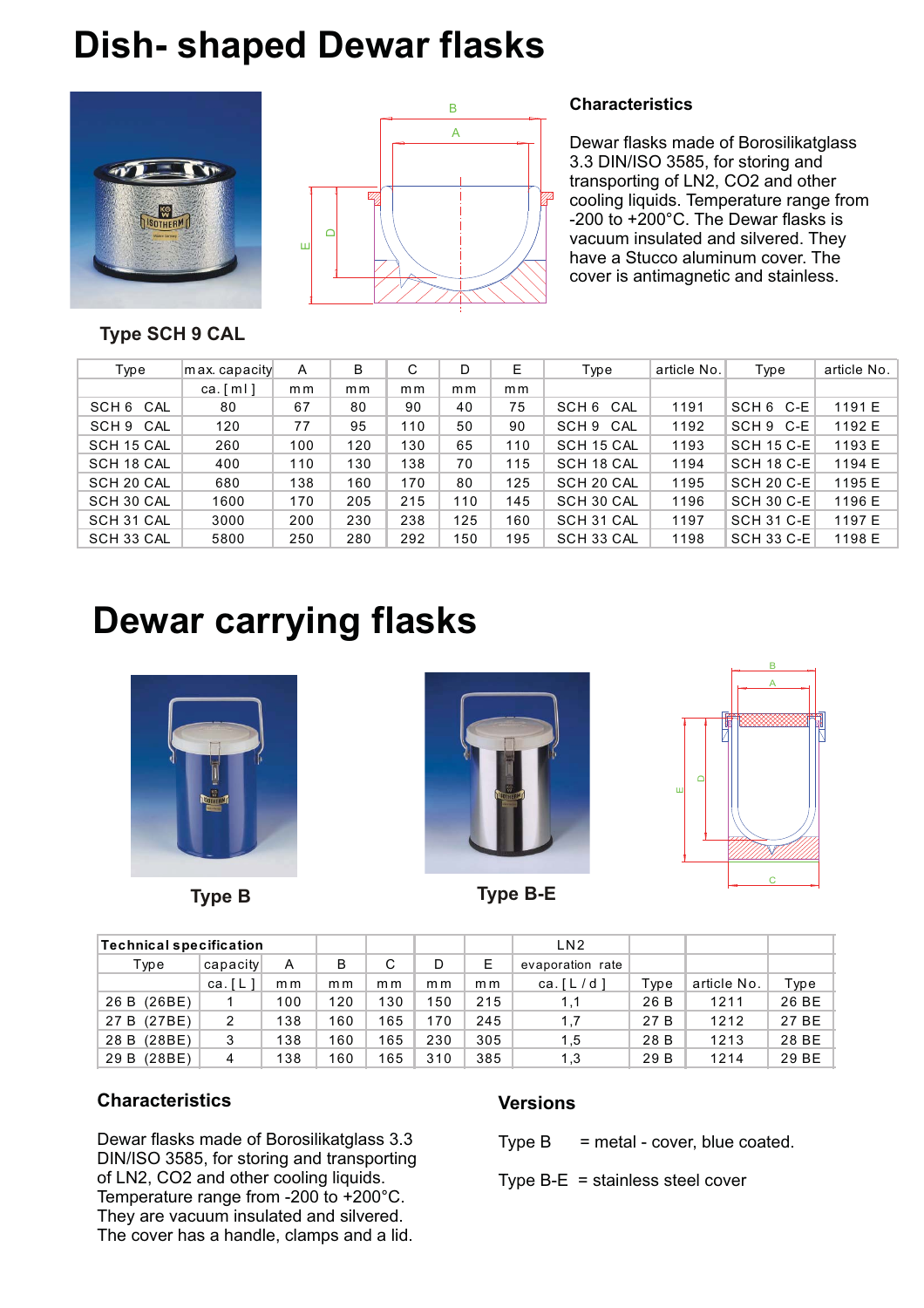# **Large insulating Dewar flasks**









**Type C** Type CAL

| <b>Technical specification</b> |           |     |     |     |     |     |                  |         |          |           |          |
|--------------------------------|-----------|-----|-----|-----|-----|-----|------------------|---------|----------|-----------|----------|
|                                | capacity  | Α   | B   | C   | D   | E   | CO <sub>2</sub>  |         |          |           |          |
|                                |           |     |     |     |     |     | evaporation rate |         |          |           |          |
| Type                           | ca. $[L]$ | mm  | mm  | mm  | mm  | mm  | ca. [kg / d ]    | Type    | Art. No. | Type      | Art. No. |
| 30/4                           | 4         | 158 | 183 | 210 | 250 | 340 | 0,45             | 30/4C   | 1248     | 30/4 CAL  | 1258     |
| 30/7                           |           | 158 | 183 | 210 | 400 | 490 | 0,4              | 30/7C   | 1249     | 30/7 CAL  | 1259     |
| 30                             |           | 200 | 230 | 250 | 275 | 385 | 0.45             | 30<br>C | 1241     | 30<br>CAL | 1251     |
| 31                             | 10        | 200 | 230 | 250 | 350 | 475 | 0,4              | 31<br>C | 1242     | 31<br>CAL | 1252     |
| 32                             | 14        | 200 | 230 | 250 | 500 | 610 | 0,4              | 32<br>C | 1243     | 32<br>CAL | 1253     |
| 33                             | 21        | 250 | 280 | 300 | 480 | 615 | 0,6              | 33<br>C | 1244     | 33<br>CAL | 1254     |
| 34                             | 28        | 250 | 280 | 300 | 620 | 750 | 0,6              | 34<br>C | 1245     | 34<br>CAL | 1255     |
| 35                             | 40        | 280 | 330 | 355 | 650 | 780 | 0,9              | 35<br>C | 1246     | 35<br>CAL | 1256     |

## **Characteristics**

Dewar flasks made of Borosilikatglass 3.3 DIN/ISO 3585, for storing and transporting of LN2, CO2 and other cooling liquids. Temperature range from -200 to +200°C. The Dewar flasks are vacuum insulated and silvered. The cover has a handle or side grips and a lid.

## **Versions**

Type  $C =$  metal - cover, blue coated.

Type CAL = Stucco aluminum cover

Type C- E = stainless steal on request

# **Spherical Dewar flasks for LN2**



**Type AL**



## **Characteristics**

Dewar flasks made of Borosilikatglass 3.3 DIN/ISO 3585, for storing and transporting of LN2. The Dewar flasks are vacuum insulated and silvered. They have a aluminum cover with handle and a lid.

## **Custom made versions**

Dewar flasks with viewing strips

| <b>Technical specification</b> |                       |    |     |     | LN <sub>2</sub> |                   |             |
|--------------------------------|-----------------------|----|-----|-----|-----------------|-------------------|-------------|
| Type                           | max.capacity          |    | D   | C1  | E1              | evaporation rate  |             |
|                                | ca. $\lceil L \rceil$ | mm | mm  | mm  | mm              | ca. [Liter / day] | article No. |
| 21 AL                          |                       | 30 | 235 | 175 | 300             | 0,2               | 1291        |
| 22 AL                          | 3                     | 60 | 305 | 225 | 380             | 0,4               | 1292        |
| 23 AL                          | 5                     | 60 | 350 | 260 | 450             | 0,4               | 1293        |
| 24 AL                          | 10                    | 65 | 380 | 330 | 480             | 0.6               | 1294        |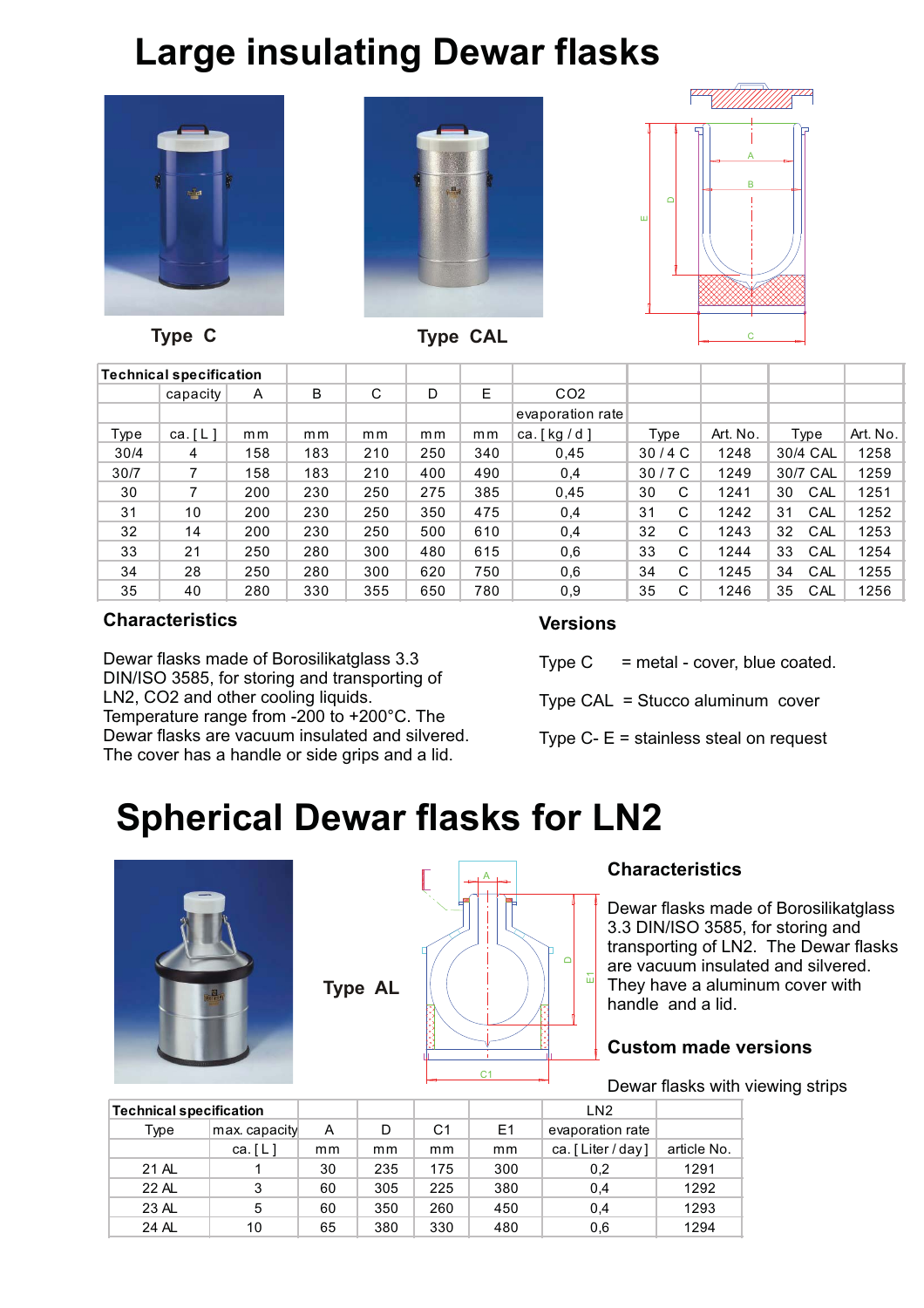# **Vacuum-insulated stainless steel container for liquid nitrogen Type APOLLO Typ Apollo**

## **Characteristics**

High mechanical stability, the container is made of stainless steel. Low evaporation rate by multi-layer superinsolation in the vacuum space. Very durable by robust constructive design, production and choice of material. Long holding time by the use of adsorption and getter materials.

### **Standard equipment**

Integrated safety devices at the container neck Vacuum lock with safety valve Easy running castors Mini-flange-joint NW 50 KF Transfer siphon with transfer hose covered with metallic tissue Hand and protection ring Contents gauge Pressure attachment by fluid removal without external power supply



| Liquid nitrogen container made of stainless steel for storage and transport of liquid nitrogen |            |      |      |       |       |      |
|------------------------------------------------------------------------------------------------|------------|------|------|-------|-------|------|
|                                                                                                |            |      |      |       |       |      |
| <b>Typ Apollo</b>                                                                              |            | 50   | 100  | 150   | 200   | 350  |
| Art.-No.                                                                                       |            | 2507 | 2508 | 2509  | 2510  | 2513 |
| Capacity                                                                                       | (1)        | 49,5 | 99,2 | 149,5 | 198,5 | 348  |
| <b>Max. operating overpressure</b>                                                             | (bar)      | 1,3  | 1,3  | 1,3   | 2,0   | 2,0  |
| <b>Weight empty</b>                                                                            | (kg)       | 44   | 62   | 79    | 100   | 160  |
| <b>Weight full</b>                                                                             | (kg)       | 85   | 145  | 204   | 266   | 450  |
| <b>Overal height</b>                                                                           | (cm)       | 80   | 114  | 146   | 117   | 165  |
| <b>Diameter</b>                                                                                | (cm)       | 50   | 50   | 50    | 70    | 70   |
| <b>Overall width</b>                                                                           | (cm)       | 65   | 65   | 65    | 80    | 80   |
| <b>Evaporation rate static</b>                                                                 | (% / 24h ) | 2,0  | 1,2  | 1,0   | 0,6   | 0,5  |

**Accessoires and more info see our homepage www.kgw-isotherm.de**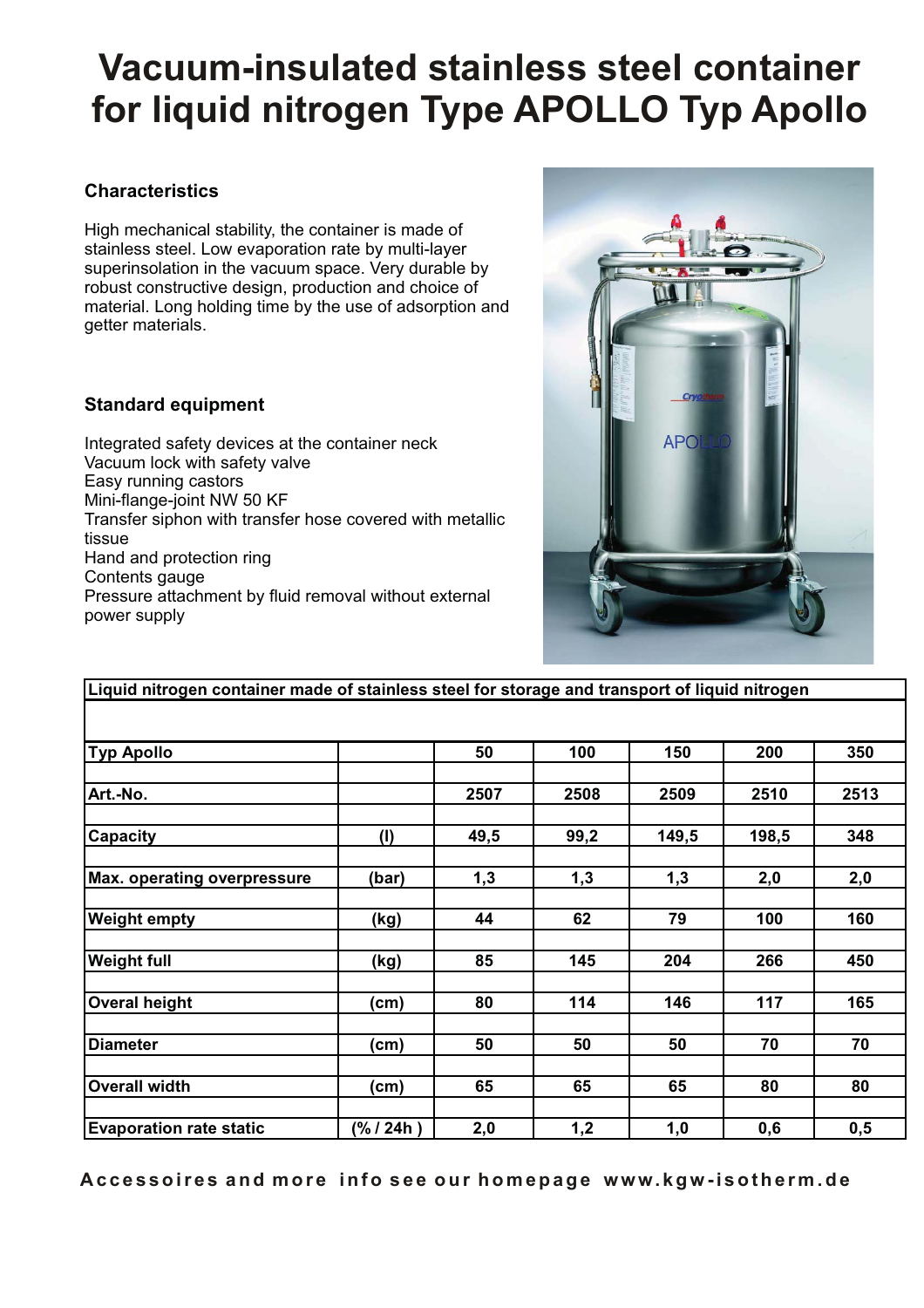# **Liquid nitrogen container made of aluminium**

## **Characteristics**

Light aluminium container with compound materials in the neck range Low own weight Superinsolation foil in the vacuum space Low evaporation rate

### **Standard equipment**

Handle Vacuum valve Mini-flange NW 50 KF Loose lied plug



| Liquid nitrogen container made of aluminium for storage and transport of liquid nitrogen |           |                |      |      |      |      |      |      |
|------------------------------------------------------------------------------------------|-----------|----------------|------|------|------|------|------|------|
|                                                                                          |           |                |      |      |      |      |      |      |
| <b>Typ ALU</b>                                                                           |           | $\overline{7}$ | 10   | 20   | 26   | 35   | 60   | 100  |
|                                                                                          |           |                |      |      |      |      |      |      |
| Art.-No.                                                                                 |           | 2515           | 2516 | 2517 | 2518 | 2519 | 2521 | 2522 |
|                                                                                          |           |                |      |      |      |      |      |      |
| <b>Capacity</b>                                                                          | (1)       | $\overline{7}$ | 12   | 21   | 26   | 34   | 60   | 99   |
|                                                                                          |           |                |      |      |      |      |      |      |
| <b>Max. operating overpressure</b>                                                       | (bar)     | 0,5            | 0,5  | 0,5  | 0,5  | 0,5  | 0,5  | 0,5  |
|                                                                                          |           |                |      |      |      |      |      |      |
| <b>Weight empty</b>                                                                      | (kg)      | 6              | 7,5  | 11   | 13,5 | 16   | 21,5 | 29,5 |
|                                                                                          |           |                |      |      |      |      |      |      |
| <b>Weight full</b>                                                                       | (kg)      | 12             | 17,5 | 28,5 | 34,5 | 43   | 70   | 110  |
|                                                                                          |           |                |      |      |      |      |      |      |
| <b>Overal height</b>                                                                     | (mm)      | 480            | 584  | 605  | 670  | 655  | 870  | 986  |
|                                                                                          |           |                |      |      |      |      |      |      |
| <b>Diameter</b>                                                                          | (mm)      | 308            | 308  | 388  | 388  | 468  | 468  | 510  |
|                                                                                          |           |                |      |      |      |      |      |      |
| <b>Evaporation rate static</b>                                                           | (L / day) | 0,2            | 0,2  | 0,18 | 0,2  | 0,24 | 0,4  | 0,55 |
|                                                                                          |           |                |      |      |      |      |      |      |
| <b>Static holding time (days)</b>                                                        |           | 36             | 67   | 119  | 130  | 140  | 150  | 180  |
|                                                                                          |           |                |      |      |      |      |      |      |
| <b>Roller base</b>                                                                       |           |                |      | 2640 | 2640 | 2641 | 2641 | 2642 |



### **Accessories**

Transfer siphon incl. safety valve, manometer, pressure reduction valve made of stainless steel and fluid valve made of stainless steel Best.-Nr. 2611<br>Best.-Nr. 2612 Transfer hose made of stainless steel example and the state of the Best.-Nr. 2612<br>Transfer tube with phase separator and the state of Best.-Nr. 2613 Transfer tube with phase separator<br>Screw coupling with tube fitting for pipe joint (D.a.=8 mm) Best.-Nr. 2614 Screw coupling with tube fitting for pipe joint (D.a.=8 mm) Best.-Nr. 2614<br>Screw adapter Best.-Nr. 2615 Screw adapter and O-ring with centering and the street of the street of the Best.-Nr. 2615<br>Clamp and O-ring with centering and the street of the Sest.-Nr. 2618+2619 Clamp and O-ring with centering